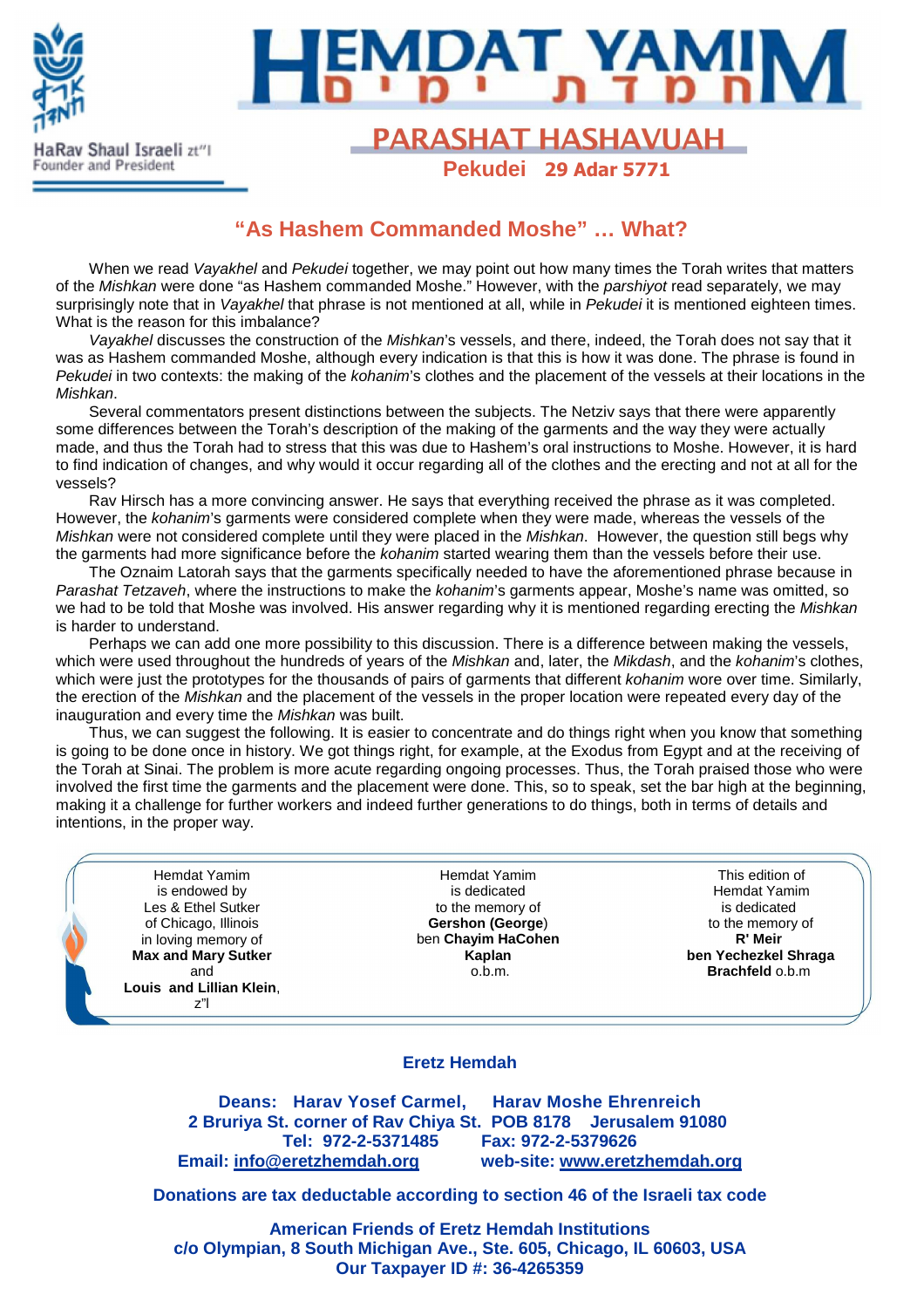

by Rav Daniel Mann

[This question appeared in this column seven years ago and was published in Living the Halachic Process, vol. I. Based on experience, it appears that a not insignificant percentage of people from traditional homes, who assumed that, as they had a brit mila so they had a pidyon haben, assumed incorrectly. Therefore, we are reminding our readership of the issue at hand.]

**Question:** I am my parents' firstborn son, and my father recently told me that my planned *pidyon haben* (redeeming of the firstborn by a kohen) was delayed because of my illness and was never done. (My parents were not fully observant.) Is there something I should do now?

**Answer:** It sounds like you require a pidyon haben, as the mitzva does not expire. However, first we have to try to determine if you definitely require it, and then we can discuss how to do it in this situation.

First it pays to check if your father was right in planning the *pidyon haben*. The main exemptions are as follows: either of your parents is the child of a male kohen or levi; if your mother had a miscarriage prior to your birth; if you were born in a Caesarian delivery. Also ascertain from your father if, after all these years, he is sure that there was no pidyon haben. It is possible that the rabbi/kohen who was to have done the pidyon did so in a quick, halachic procedure that your father may have forgotten, while he remembers the fact that the party was cancelled. If there is uncertainty, get back to us, as we cannot give one blanket rule in advance.

Assuming that you need a *pidyon haben*, we have to deal with an interesting, relevant dispute among halachic authorities. A father is required to redeem his son. However, if he fails to do so, the son becomes obligated to redeem himself once he is bar mitzva (Kiddushin 29a). The question, though, is whether only the son is obligated at that point or whether the father's obligation remains. If the grown son does the *pidyon haben*, the matter is certainly taken care of, but the difference among the opinions is in a situation where the father is now interested in doing the mitzva, which was delayed for whatever reason.

The Rashba (Shut II, 321) says that as the *mitzva* of *pidyon haben* creates a monetary obligation on the father's property from the outset, there is nothing to remove the obligation, and the father remains obligated. The *gemara* (ibid.) says that if one has enough money to redeem only himself or his son, he should redeem himself, because the mitzva that relates directly to himself has precedence. The Rivash (Shut 131) infers from there that the son's obligation to redeem himself is the primary obligation, and the father's practical responsibility to redeem his baby is due only to the fact that a small child is incapable of performing the pidyon haben himself. When the child grows up, he alone is obligated. Many later authorities have debated the matter, and it is difficult to say that one approach is more accepted or acceptable than the other (see Pidyon Haben K'hilchato 1:(16)).

We would suggest as follows. As you know your father better than we do, try to determine if he would want to be involved in the *pidyon haben* or not. If you think that he wouldn't mind, there is no problem doing it yourself. If he wants to do it, there is a way to devise a system whereby the right person will end up doing the *mitzva*. One such halachic method is as follows: Your father gives you the money and says that if the mitzva is his, you should be his agent to do the pidyon on his behalf (see Pidyon Haben K'hilchato regarding pidyon haben by means of an agent). You prepare another sum of your own money and physically give both sums to the kohen with the appropriate blessings and statements. You just state that it is being done on condition that the halachic redemption should relate to the person who should rightfully be doing it and to his money. Since few kohanim have done a pidyon haben in a case where a person is doing it for himself, you will anyway need a learned kohen and/or a rabbi to make the appropriate adjustments in the text of the blessings and statements and we would be happy to help with the process.

It is both important and not as complicated as it might sound to do the *pidyon haben*. While it is customary to have a *minyan* present at a *pidyon*, it can be done privately to avoid embarrassing your father.

### **"Living the Halachic Process***"*

We proudly announce the publication of our second book in English.  **"Living the Halachic Process volume II"** a selection of answers to questions from our Ask the Rabbi project. A companion CD containing source sheets for the questions is also available. In honor of the book's debut, we offer it at the special rate of \$25 **Special offer**: buy both volumes for the price of \$40.

> **Contact us at info@eretzhemdah.org** Have a question?..... e-mail us at **info@eretzhemdah.org**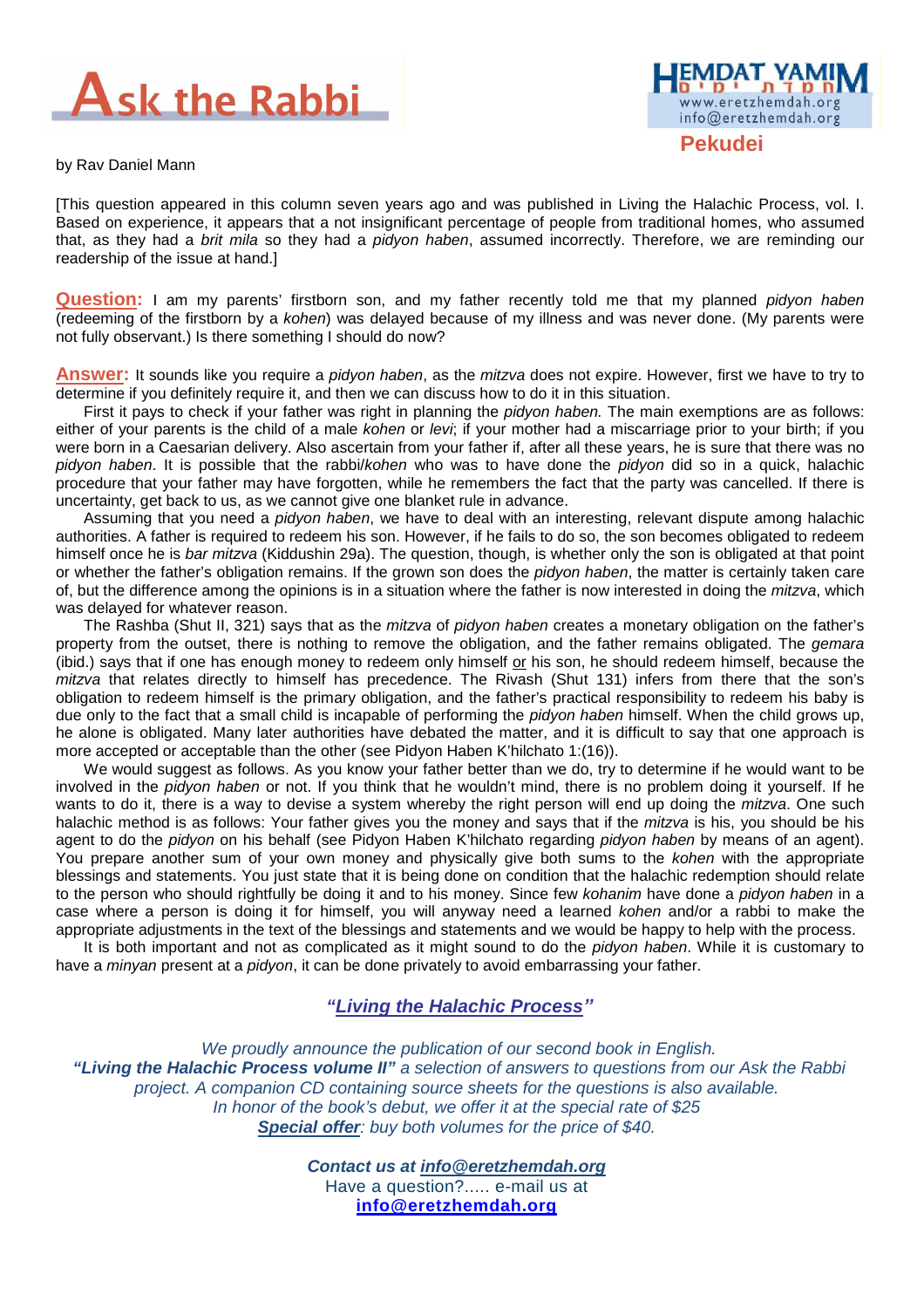

**Pekudei** 

www.eretzhemdah.org info@eretzhemdah.org

## **The Human Frailties that Emanated from the Tree of Knowledge**

(condensed from Ein Ayah, Berachot 6:34)

**Gemara:** If one recited "Borei pri ha'etz" on something that requires "Borei pri ha'adama," he does not fulfill his obligation. Isn't that obvious? Rav Nachman bar Yitzchak said: It is needed according to Rabbi Yehuda who said that wheat is a type of tree, as the *baraita* says: The tree that Adam ate from was what? Rabbi Meir said that it was a grape vine, as nothing gives reason for a person to be upset like wine, as occurred to Noach (Bereishit 9:21). Rabbi Nechemia says that it was a fig tree, for they used the object which caused their troubles to rectify their situation, as it says: "They tied fig leaves together" (Bereishit 3:7). Rabbi Yehuda says that it was wheat, as a small child does not call "Mother, father" before he has tasted wheat [Rashi- that is why it is called the Tree of Knowledge.]

**Ein Ayah:** There are three basic factors in a person's personality that are likely to cause him to turn away from the straight path.

One is when his spiritual enjoyment goes in the direction of physicality. This occurs when one becomes attached to overindulging in wine. This is based on the idea that "wine makes the heart happy" (Tehillim 104:15). In fact, happiness is a spiritual enjoyment and desiring it is good when it is in good measure. However, when it goes beyond its proper boundaries, it can be destructive and specifically enslave the spiritual powers to be used for bad things, including for haughtiness, which is related to drunkenness (see Eruvin 65a).

Another problem is the desire of enjoyment in a manner that is not an important need of the body but is just a matter of indulgence. This encourages man to be interested only in fleeting pleasure, especially things that appeal to his senses such as taste. A third issue is the desire to overeat. When a person is taken by such a desire, he will not care if the food is tasty or attractively prepared. Such behavior will open up a person to everything lowly.

Rabbi Meir, who says that the Tree of Knowledge was a grape vine, sees wine, representing using the spiritual side for material desires, as the main root of mankind's problems that cause tragedies. Rabbi Nechemia felt that it was the fig, which is a sweet fruit that does not have much other value. The word itself (te'eina) is related to the word for looking for an excuse, i.e., having the good taste without any real gain. Rabbi Yehuda posited that this alone would not lower man that much. Rather, it is the desire to eat normal foods beyond satiation that lowers a person. It is wheat that gives man wisdom, with which he does not need the instinct that animals have to stop eating when he does not need more. We say that an increase in knowledge causes an increase in pain because man who possesses wisdom loses instincts and may not have developed the mind enough to go only in the direction of good. Man combines goodness with evil, and while partaking in the food that he needs to survive, he also brings on physical and spiritual illnesses by overeating, to the point that it could cause him far-reaching disgusting characteristics.

Rabbi Yehuda is of the opinion that before the land was cursed to not produce food easily, a person would receive his food with great ease, and therefore wheat was a tree, as it will be in the time of Mashiach (Ketubot 11b). It would have been better that our sustenance would be achieved through natural instincts and that our wisdom would be reserved for the realm of the intellectual. According to Rabbi Meir, therefore, before the sin there was not a situation of spiritual enjoyment being used for physicality, which is what happened with wine only after the sin. According to Rabbi Nechemia, at that time one would not have been carried away by interest in the sweet and desirable. According to Rabbi Yehuda, the natural inclinations would not have been mixed in with wisdom. Rather he would harvest easily his main food, wheat, by plucking the fruits of the tree. Some even say that eventually the Tree of Knowledge would have become permitted, as once man would have learned how to balance between the needs of the body and those of the spirit, knowledge would have been used for good in an effortless manner, with effort to be reserved for more lofty purposes.

### **Responsa B'mareh Habazak, Volumes I, II, III, IV, V and now VII:**

Answers to questions from Diaspora rabbis. The questions give expression to the unique situation that Jewish communities around the world are presently undergoing. The answers deal with a developing modern world in the way of "deracheha, darchei noam". The books deal with the four sections of the Shulchan Aruch, while aiming to also take into consideration the "fifth section" which makes the Torah a "Torah of life."

**Special Price:** 15\$ for one book or

7 volumes of Responsa Bemareh Habazak for \$90 (does not including shipping).